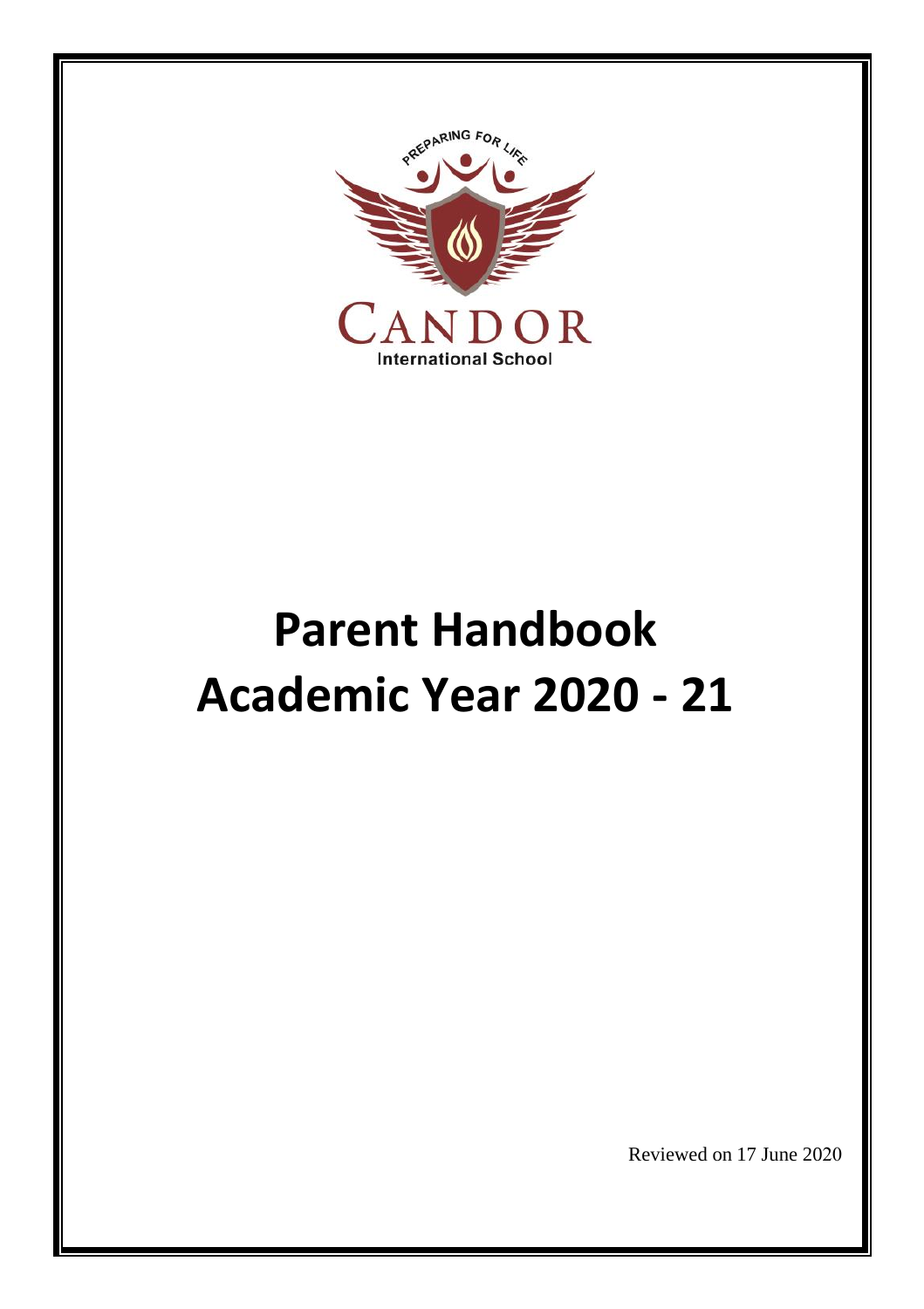| Sr. No.        | <b>Table of Contents</b>                        | Pg. No.        |
|----------------|-------------------------------------------------|----------------|
| $\mathbf{1}$   | The School                                      | 2              |
| 2              | <b>Our Aspiration</b>                           | $\overline{2}$ |
| 3              | <b>Core Values</b>                              | $\overline{2}$ |
| 4              | Admissions                                      | 3              |
| 5              | Withdrawal                                      | 4              |
| 6              | <b>School Year</b>                              | 4              |
| $\overline{7}$ | <b>School Hours</b>                             | 5              |
| 8              | Cycle Schedule                                  | 5              |
| 9              | Contacting the School                           | 5              |
| 10             | <b>Dress Code</b>                               | 5              |
| 11             | Curriculum                                      | 6              |
| 12             | Communications                                  | 7              |
| 13             | Visiting the School                             | 8              |
| 14             | Permissions                                     | 8              |
| 15             | <b>Consent Forms</b>                            | 8              |
| 16             | Change of Address and Other Contact Information | 9              |
| 17             | Assessments                                     | 9              |
| 18             | Homework                                        | 9              |
| 19             | <b>Reporting Cycle</b>                          | 9              |
| 20             | <b>Student-Led Conferences</b>                  | 10             |
| 21             | <b>Food Services</b>                            | 10             |
| 22             | <b>Activity Clubs</b>                           | 10             |
| 23             | Transport                                       | 11             |
| 24             | Absences                                        | 11             |
| 25             | <b>Infectious Diseases</b>                      | 12             |
| 26             | <b>Birthday Celebrations</b>                    | 12             |
|                | <b>Emergency Medical Undertaking</b>            | 13             |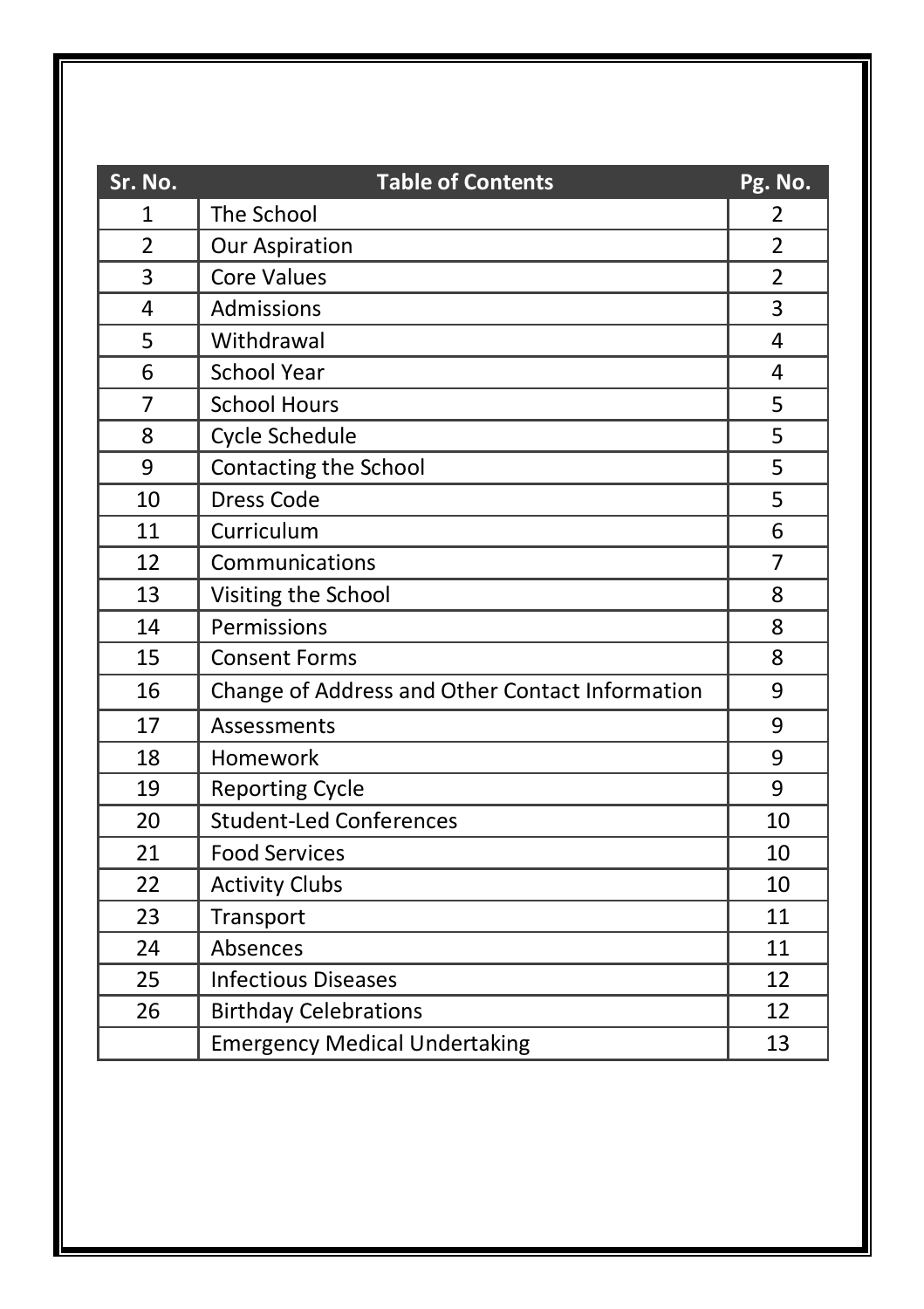# **1. The School**

The name '**Candor**' is derived from the Latin word *'candere'*, which means 'to shine'. It stands for openness, impartiality, frankness, honesty, integrity and purity. We believe in 'candor' and aim to infuse this quality into our students and into everything Candor stands for.

# **2. Our Aspiration**

"…to nurture young adults who will be catalysts for positive change both nationally and internationally; and who will ensure the protection of the environment, and the preservation of ethical and moral values in an age of constant social, political, economic, technological and environmental changes."

# **3. Core Values**

The Aspiration of Candor International School will be articulated through the values of

**Love** of Learning through life long enquiry

**Respect** for diversity of people, faith, culture and ideas

**Concern** for community at all levels

**Integrity** of thought, speech and actions

**Openness** to adopting the best models

**Transparency** of standards and practices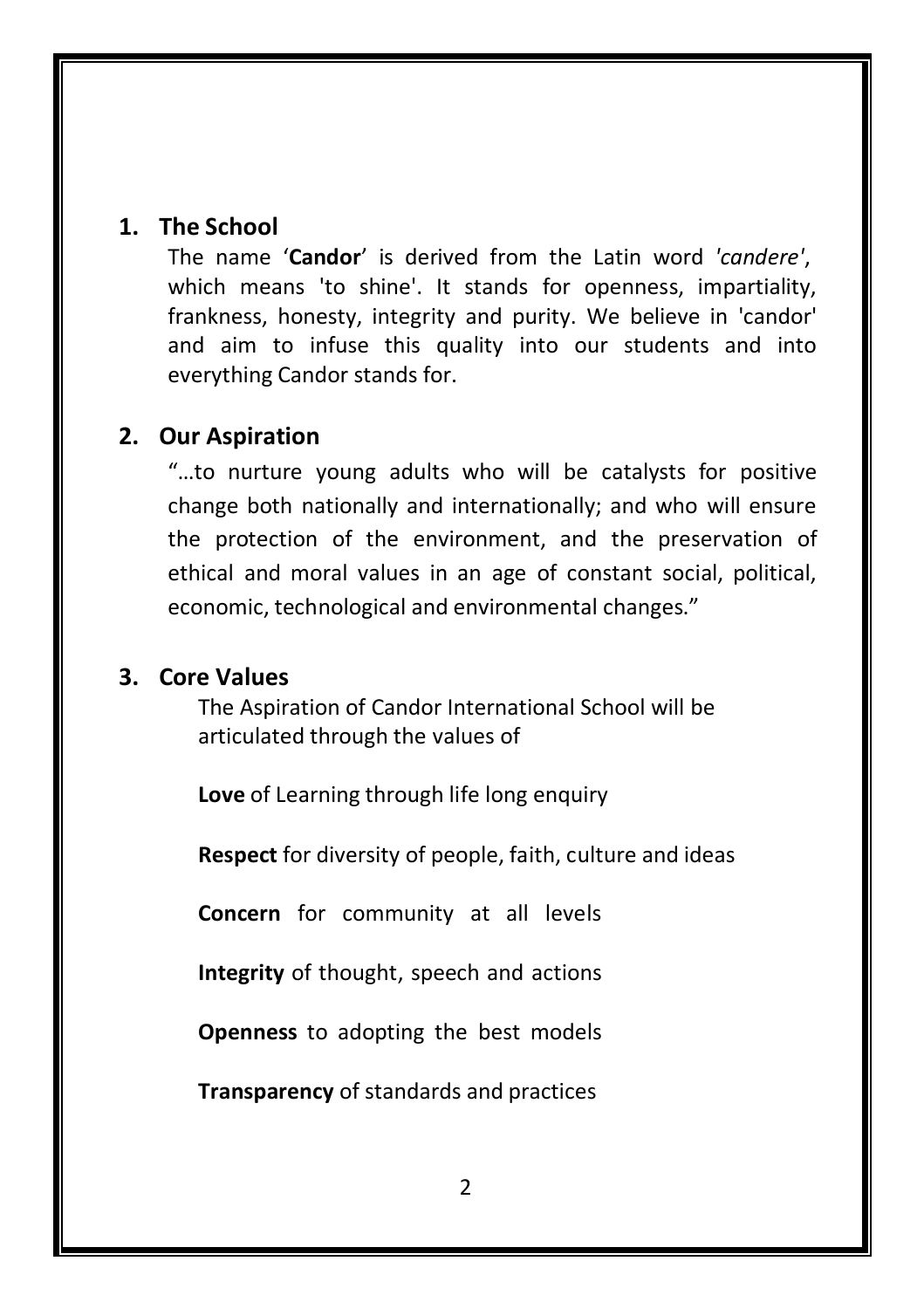# **4. Admissions**

**Admissions Policy:** Students will be chosen by the Admissions Committee composed of

- **Principal**
- Admissions Officer
- Section Coordinator
- HOD Additional Learning Support(as required)

#### **Supporting Documents to complete the Admissions Process**

- Photocopy of the Birth Certificate
- Original Transfer Certificate from the school last attended
- Conduct Certificate from the school last attended
- Photocopy of the scholastic achievement records from the school last attended confirming successful completion of the preceding class
- Completed Medical Record from an authorized Medical Practitioner
- Blood group supported by a medical certificate
- Four Passport sized Photographs
- Any other information Parents consider necessary for the school to know

# **Additional Documents for Overseas Students**

- A valid passport
- A student visa Regular or Provisional
- Proof of availability of sufficient funds for the duration of studies in India for self- financing international students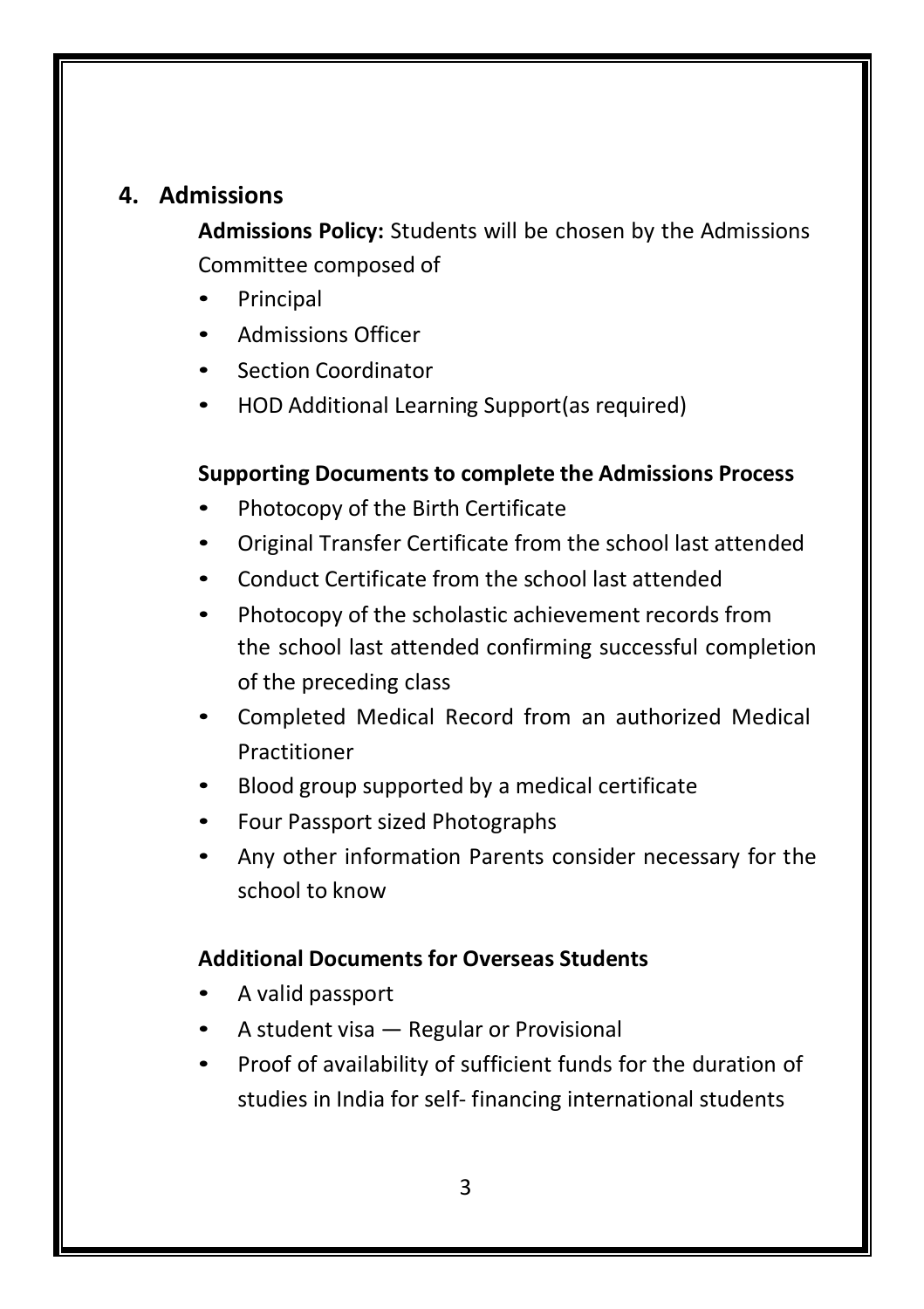The school will provide the necessary documents to support a student visa once the registration is complete.

# **5. Withdrawal**

Parents have to inform the school office in advance in case of withdrawal of their child(ren). This will help the school office to get the necessary transcripts ready on time.

\* *Please refer to note on Withdrawals/Refund in the fee structure.*

### **6. School Year**

The Candor Academic Year begins in the first week of August and ends at the end of May. The academic year is divided into two Semesters: Semester I and Semester II. The Semesters are divided into 4 Quarters.

# **7. School Hours**

Candor International School is a day and residential school. The school working hours are from 8:00 am to 3:30 pm on all working days, unless specified otherwise by the school .

Breakfast for all students and staff will be served from 8:00am and the first class will begin at 8:20am. Classes end at 3:20pm after which students have a quick snack before dispersal. The School buses will leave the school premises at 3:30pm

# **8. Cycle Schedule**

Candor follows a 5-day cycle. Each student is expected to follow the given Time Table unless specified otherwise by the school.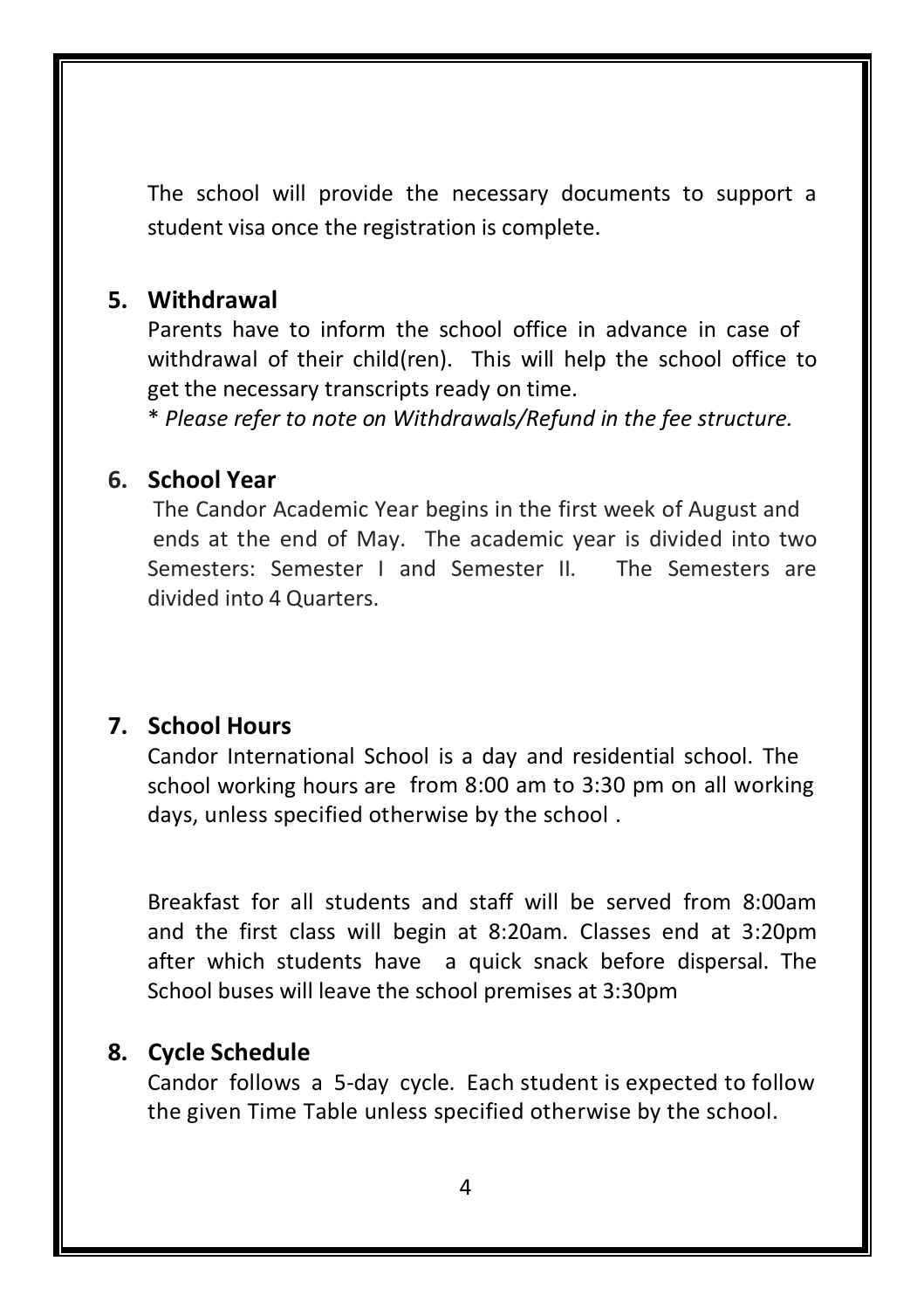#### **9. Contacting the school**

Parents can call the school office between 8:00am to 5:00pm (Monday to Friday) for any information, appointments or to contact any particular teaching staff. (Please refer to Appendix for contact numbers).

# **10. Dress Code**

**School Uniform:** Formal uniforms and Sports uniforms will be worn on specified days. Neatness, modesty and sensitivity to the Indian culture and the community around the school must be maintained at all times.

# **11. Curriculum**

At Candor International School, all three sections-Primary, Middle and High propose to offer international curricula which emphasises the process of learning both in curricular and cocurricular areas through the strategies of 'teaching for learning' as well as well as well as well as well as well as  $\alpha$ 

through the monitoring of the end results of the learning process. The curriculum will also integrates CAS (creativity, activity and service), Additional Learning Support (ALS) Department, Arts, Sports, English as a Second Language, and Second Languages of French, Spanish and Hindi into its curricular programmes.

The School also provides Additional Learning Support to students who needs it. This is granted after parental consent, assessment report from the professional.

#### **Primary School - Kindergarten 1- Grade 5**

The School follows the IB – PYP(International Baccalaureate Primary Years Program). This curriculum is inquiry-based, student-centered and trans- disciplinary and will transform your child into a life long learner.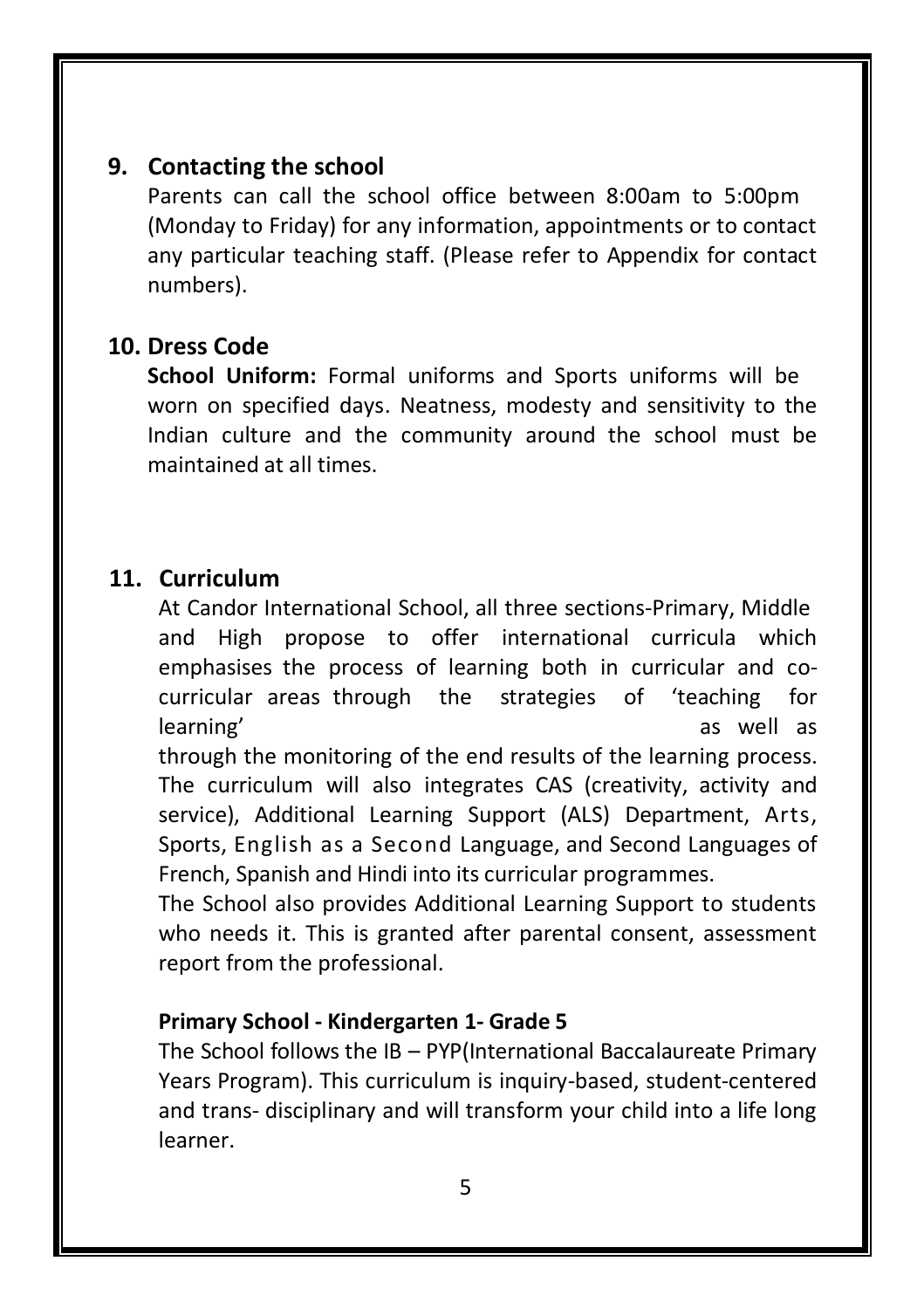#### **Middle School - Grade 6 - 10**

The Middle School Programme offers a wide range of subjects and encourages high academic standards through a practical approach to teaching and learning. Assessment is not limited to conventional paper-pen/pencil exercises but consists of a variety of tasks to assess learning tests e.g. oral and listening tests.

# **High School - Grade 11 - 12**

The High School programme is broad-based to allow students to greater options for university both in India and overseas.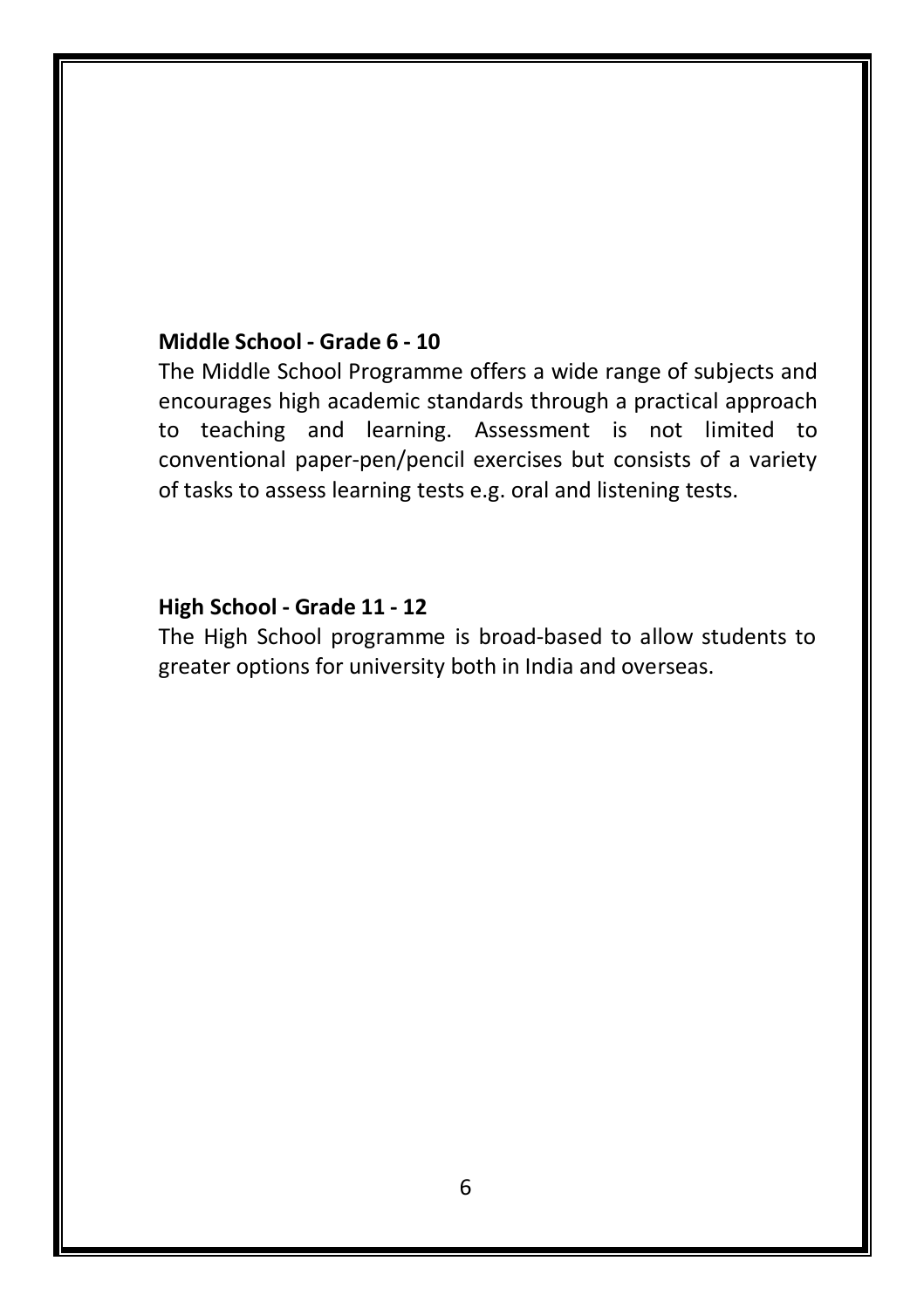# **12. Communications**

| <b>Issues</b>                                                                                                                   | <b>Person to Contact</b>                                                                                                                                                                                                                                                                                                                                                                           |  |
|---------------------------------------------------------------------------------------------------------------------------------|----------------------------------------------------------------------------------------------------------------------------------------------------------------------------------------------------------------------------------------------------------------------------------------------------------------------------------------------------------------------------------------------------|--|
| School programmes and<br>activities<br>Concerns about your<br>child<br>School improvement<br>Any other school<br>related issues | Principal - Ms. Anvita Gupta<br>Mobile: (0) 7760399991<br>Email:<br>principal@candorschool.com                                                                                                                                                                                                                                                                                                     |  |
| Curricular /<br>٠<br>Co-curricular<br>Programmes                                                                                | Coordinator PYP - Ms. Kiran Singh<br>Email:kiran.s@candorschool.com<br><b>Coordinator EYP Ms. Rohna</b><br>Email:rhona.g@candorschool.com<br>Coordinator MSP - Ms. Dipti Singh<br>Email:dipti.s@candorscchool.com<br>Coordinator Cambridge IGCSE / AS & A<br>level - Ms. Anjana Gupta<br>Email:anjana.g@candorschool.com<br><b>Coordinator IDBP-Mr. Gaurab</b><br>Email: gourab.s@candorschool.com |  |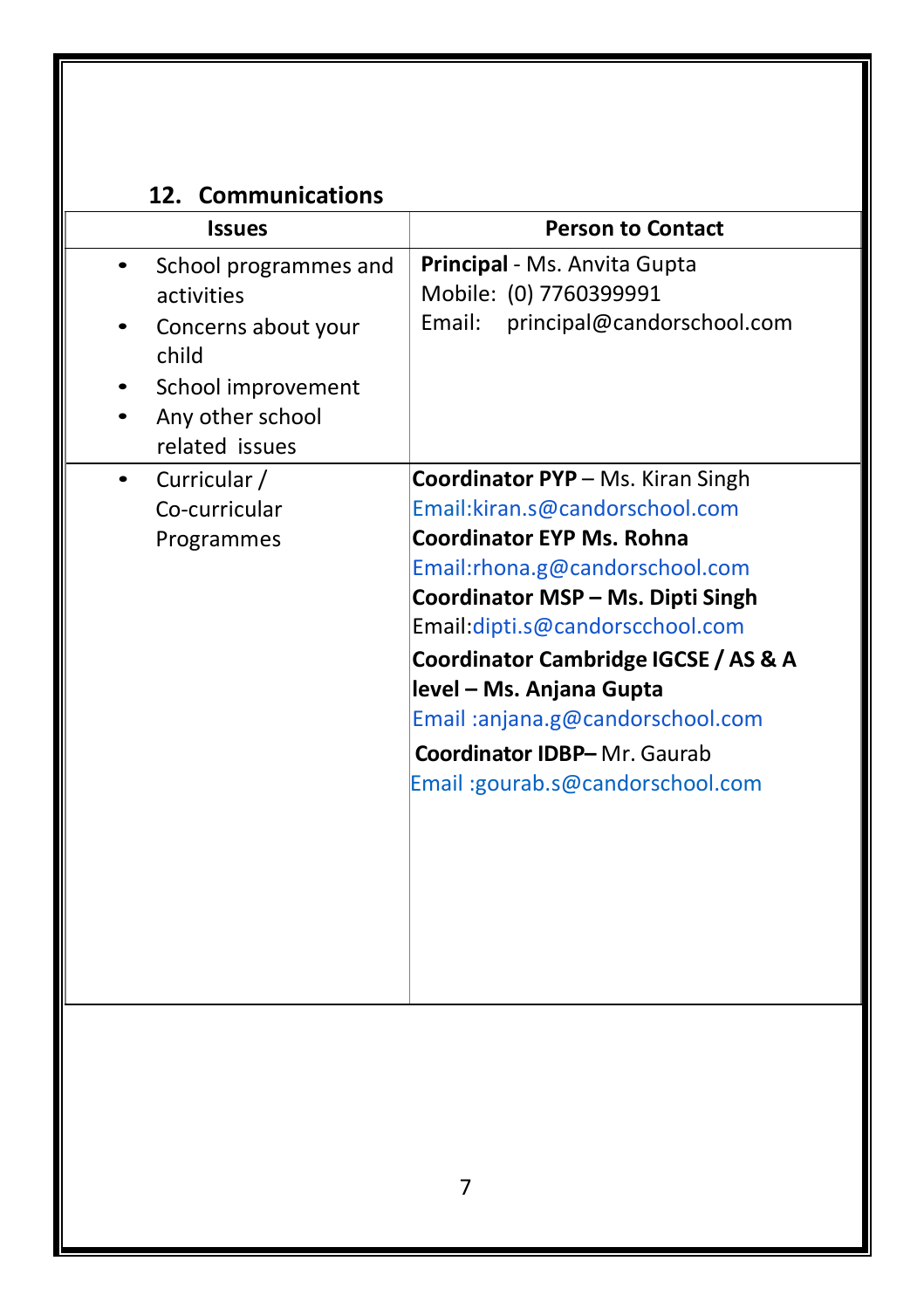|                                      | Dean-Admin.- Mr. Sridhar Chintapatla |
|--------------------------------------|--------------------------------------|
| Residential Life<br>$\bigcap$        | Mobile: (0) 7760399992               |
| <b>Discipline Matters</b><br>$\circ$ | Email: sridhar.c@candorschool.com    |
| <b>Food Services</b><br>$\bigcap$    |                                      |
| Health Care<br>$\bigcirc$            |                                      |
| Admissions                           | Admission: Ms. Usha                  |
| <b>Transport Manager</b>             | <b>Transport:</b> Mr. George         |
| Security<br>$\Omega$                 | Mobile: (0) 7760299993               |
| Uniforms<br>$\bigcap$                | Email: george.s@candorschool.com     |
| Books and                            | <b>Stores: Mr Susinathan</b>         |
| Stationery                           | stores@candorschool.com              |
|                                      |                                      |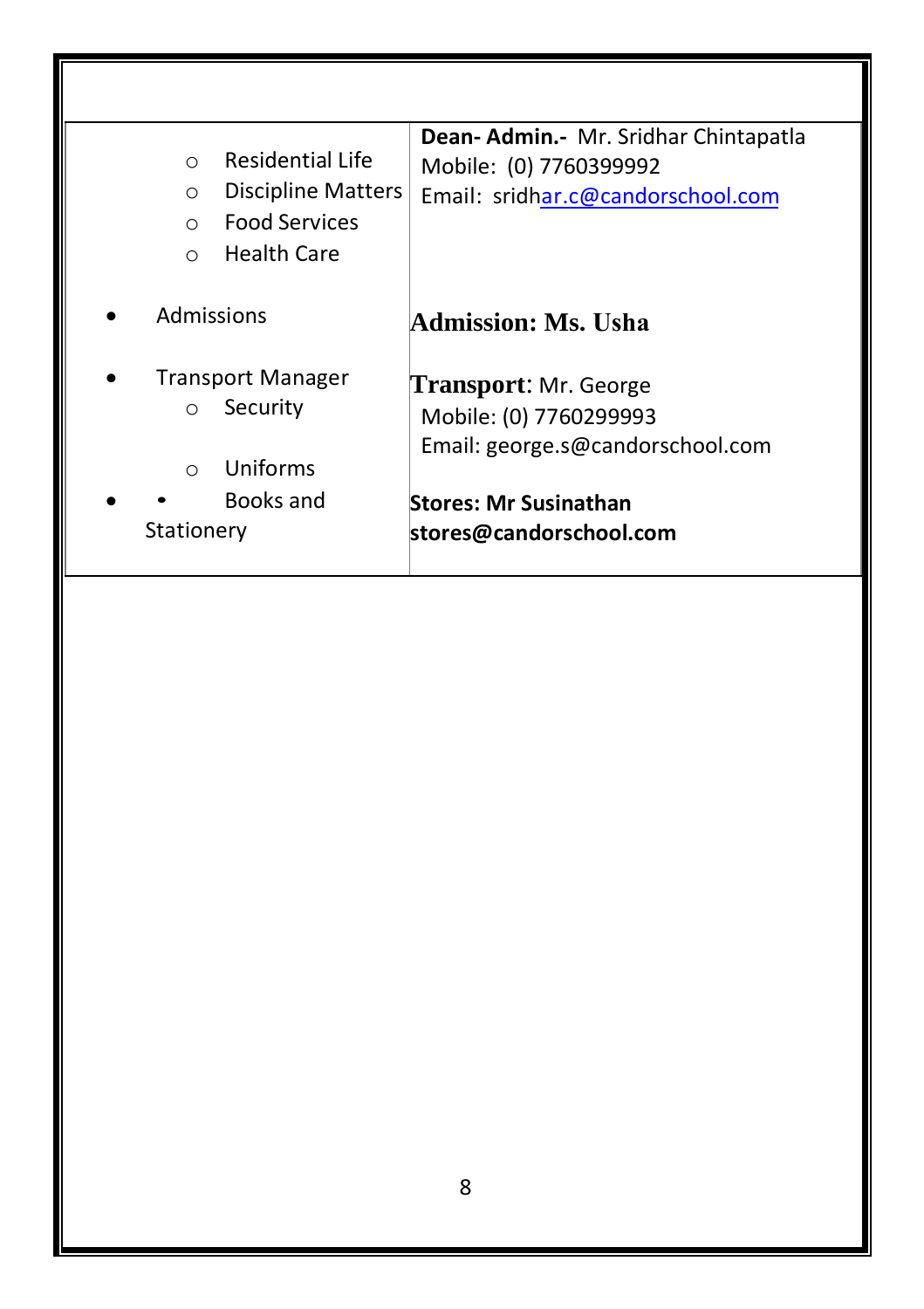• **Daily communication between parents and teachers:** Parents are requested to communicate with the teachers (homeroom or subject) only through the Student Planner; Parent are encouraged to write to Homeroom Teacher or Subject Teacher in the student planner. Communications via the planner is more relevant to students of Pre K to Grade 6.

Messages or notes sent in by parents must be duly signed and dated. On receipt, the respective teacher(s) will acknowledge the note as read followed by a response, if any.

• **Emails:**

Parents can communicate via email to the teacher (homeroom or subject) directly. If there is any issue that needs further discussion, such issues should be emailed to the section coordinators. In case the matter is not satisfactorily resolved the Principal should be contacted.

# **13. Visiting the School**

Parents are welcome to visit the school. We encourage parents to make prior appointment with the concerned faculty to ensure their availability.

#### **14. Permissions**

Parents can collect their child early before 3:30 pm / drop them later than 8:00 am in special cases after prior permission from Home Room Tutor and respective coordinator, while taking permission they must keep the front desk in the loop of emails. The mail for the special permission must reach the school before 9.00 am.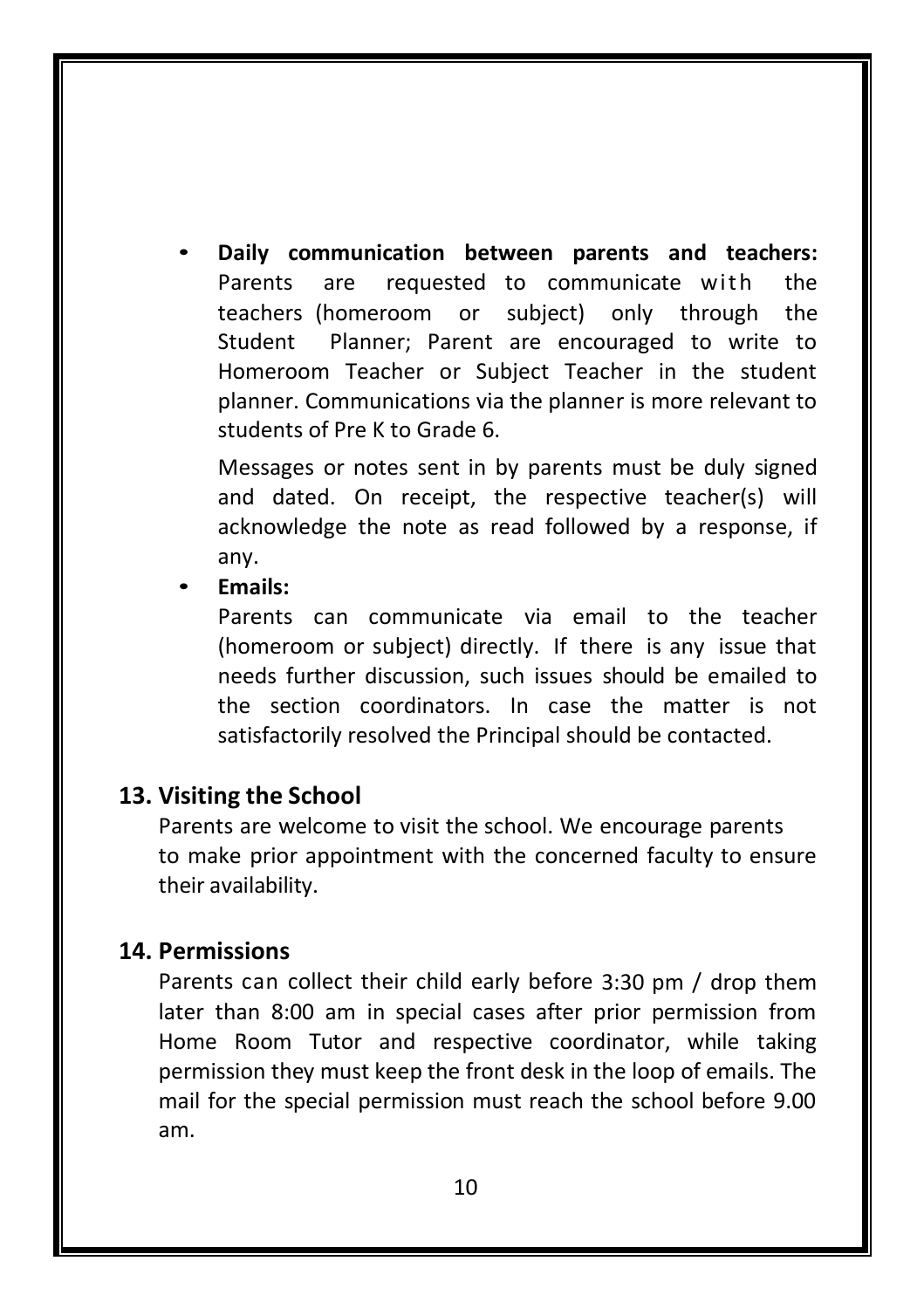#### **15. Consent Forms**

The School may send consent forms from time to time for different purposes. Parents are requested to respond to them in the specified time frame.

#### **16. Change of Address and Other Contact Information**

Parents should immediately notify any change of address or Telephone/mobile numbers to the admission department with a copy to Dean Administration and Principal. If there is any emergency, it is important that the school has updated information.

#### **17. Assessments**

Assessments in Candor International School are made up of formative assessments and summative assessments.

**Formative assessments** or Assessment for Learning are on-going assessments that help the teacher and students identify where they are and how can achieve their learning targets.

**Summative assessments** or Assessment of Learning are assessments at the end of a learning cycle, in a particular subject or at the end of the semester. Term end assessments are at the end of each term to assess the overall understanding and know of the student. The parents will be kept duly informed of the feedback for summative and Term end Assessment feedback will be uploaded on the school's ERP system – Learn Beyond.

#### **18. Homework**

Candor believes that homework is a meaningful activity that extends and reinforces classroom learning experience when the student returns home or to the Dorm. In primary school homework is not a necessarily paper and pencil activity. It is assessed through verbal, presentational, written activities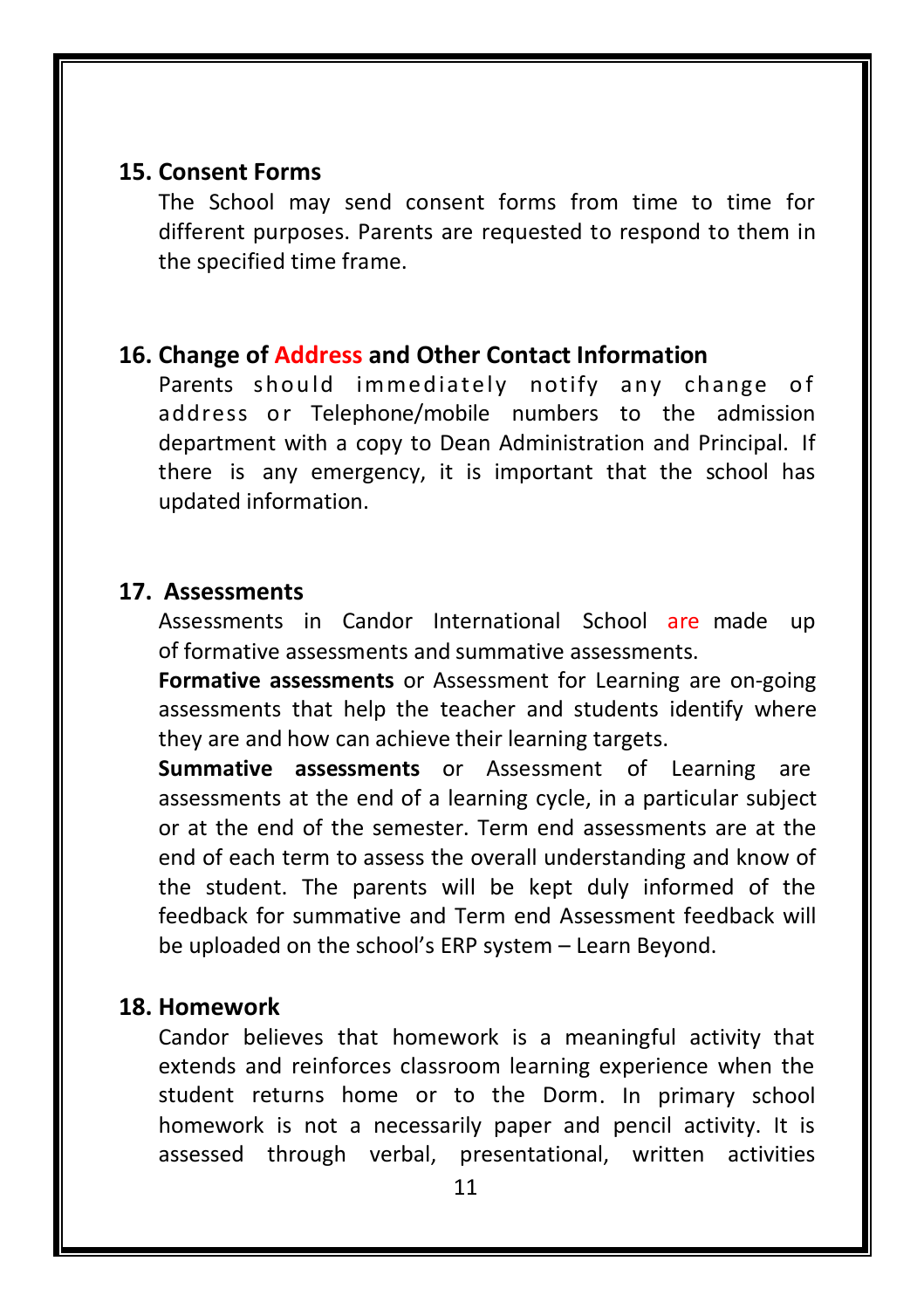following day. In middle school teachers will maintain a homework plan for the cycle so that students will not have more than two major pieces of homework per evenings. In high school students are responsible for meeting the homework submission deadlines. Students must make a habit of writing up notes for every subjects that they have had for the day.

#### **19. Reporting Cycle**

Meeting with the parent is a calendared event. It is strongly recommended that parents attend the meeting as planned. It is a time when the teacher provides comprehensive feedback on the student that is beyond academics.

#### Types of Meetings

Parent Teacher Meeting (PTM): This is between the teacher and parent.

Parent Teacher Student Conference (PTSC): This is a three way conference between Parent Teacher and Student. Therefore parents must get the student for this interaction.

Student Lead Conference (SLC): Student Lead Conference is for the PYP students. This is led by the student taking the parent through their learning journey. The teacher plays a passive role on the day of the conference.

# **20. Student-Led Conferences**

Student-led conferences are events held at the end of a learning cycle, to celebrate students' learning. Such an event is organized by the students. Parents are invited to visit the classroom where the student explains his/her learning and experiences. Teachers are mere facilitators during such an event and no discussions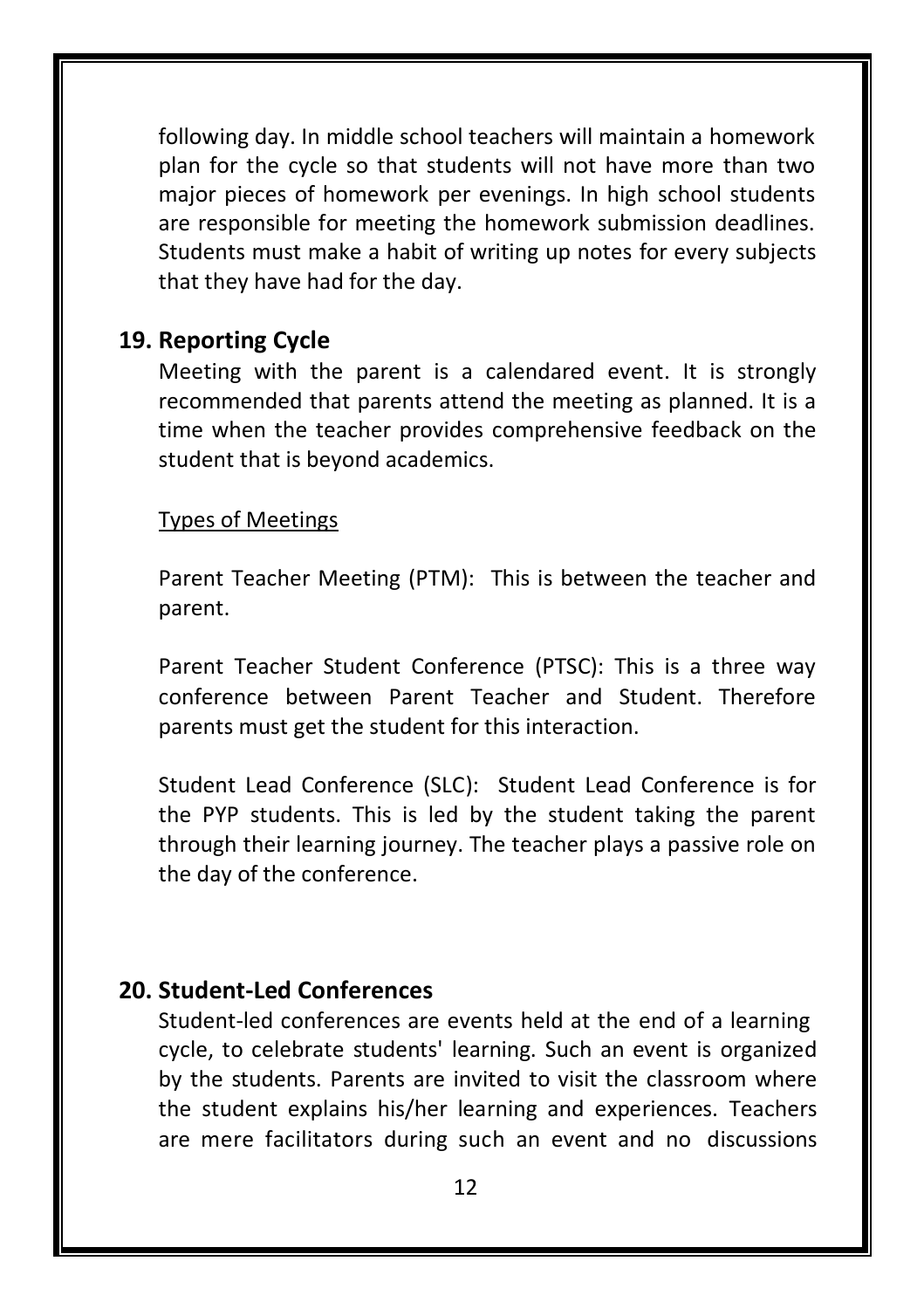regarding student progress will be encouraged.

#### **21. Food Services**

Parents will be informed through monthly updates regarding the change of menu for breakfast, snack and lunch. Parents are requested to inform the school if there is any concern regarding the food served. The concern will be addressed by the person in charge. Parents are also to notify the homeroom teacher if their child is allergic to any food being served at school. This will help the teachers to make alternate arrangements and keep a check on the child's food to avoid any allergies or sickness. The school does not allow food to be carried from home, In any special case permission has to be taken from school principal and parent might need to provide a doctor's certificate if required.

# **22. Activity Clubs**

Activity clubs are intended to be enjoyable for the students. Attendance is mandatory. All students must sign up for 1 club per semester. The club listing will be put up during the first cycle of school and students can sign up according to personal interest.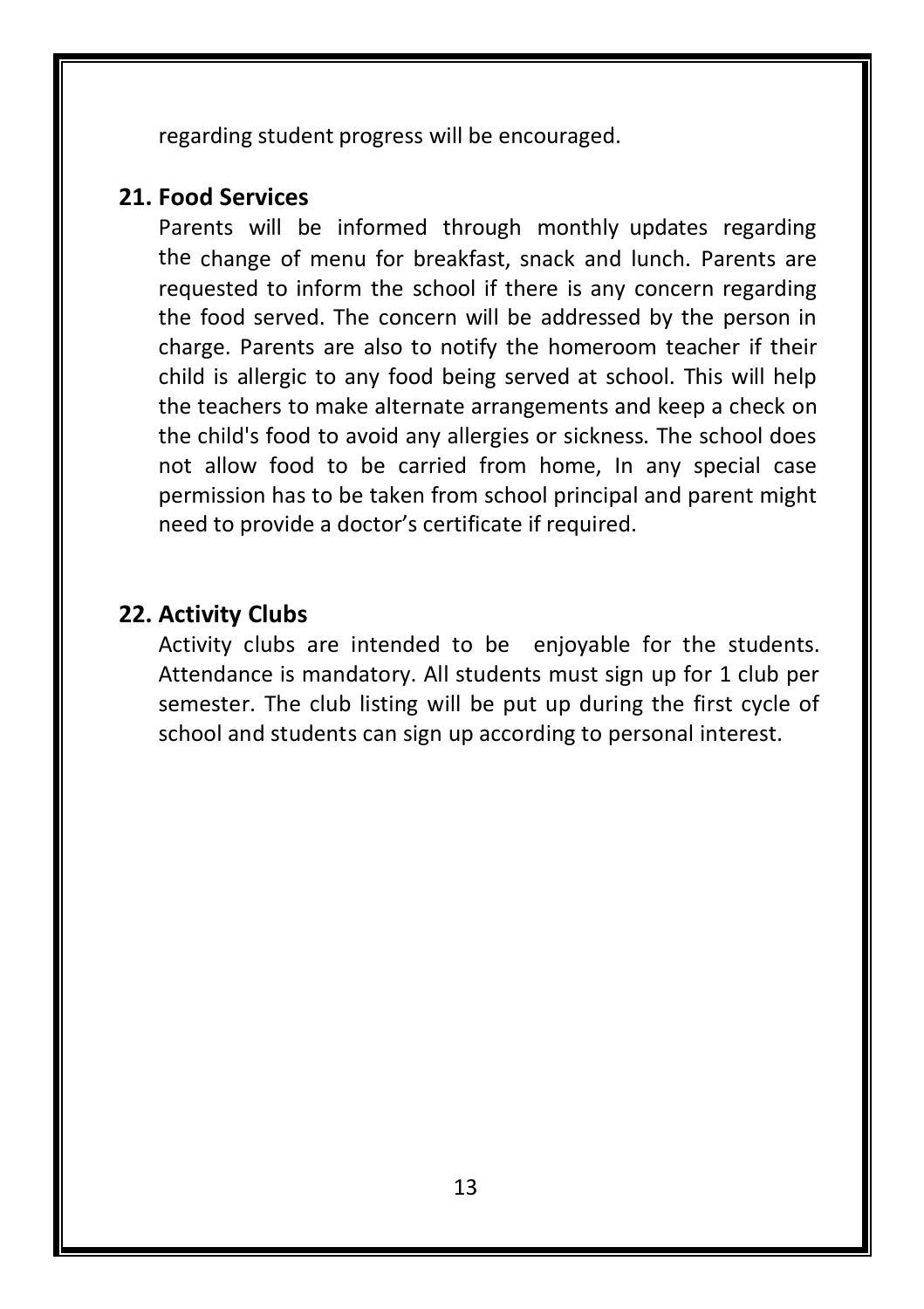# **23. Transport**

- **Using the school bus:** Parents are requested to indicate whether their child will be using school transport. This will help us in identifying bus stops and routes.
- **Pick up and drop:** Parents are requested to inform the school authorities regarding the authorized person who will be there to drop and pick up the child every day.
- In case the authorized person is unavailable, parents have to notify the school in advance.
- The students will be picked up and dropped at the designated stops, decided by the school.
- Parents are requested to make the necessary arrangements in case the student has to cross the road.
- School buses will not alter routes based on parent request during a academic session. The school however reserves the right to alter / modify a route due to unexpected or compelling circumstances.
- **Waiting for pick up and drop:** Parents are expected to be on time to drop and pick up their children. The bus will not wait for parents and children, which will cause a delay for the students.
- **Assistants:** Every bus will have an assistant who will be responsible for discipline and to assist students to embark and disembark during pick up and drop.
- **Students Absences:** Parents are requested to inform the bus assistant about their child's absence.

# **24. Absences**

Parents are requested to inform the school office about their Child's absence. If a student is unwell the school should be notified by phone or email on the day of absence, followed by a letter when the child returns to school. This enables us to ensure your child's absence is accounted for and is safe at all times.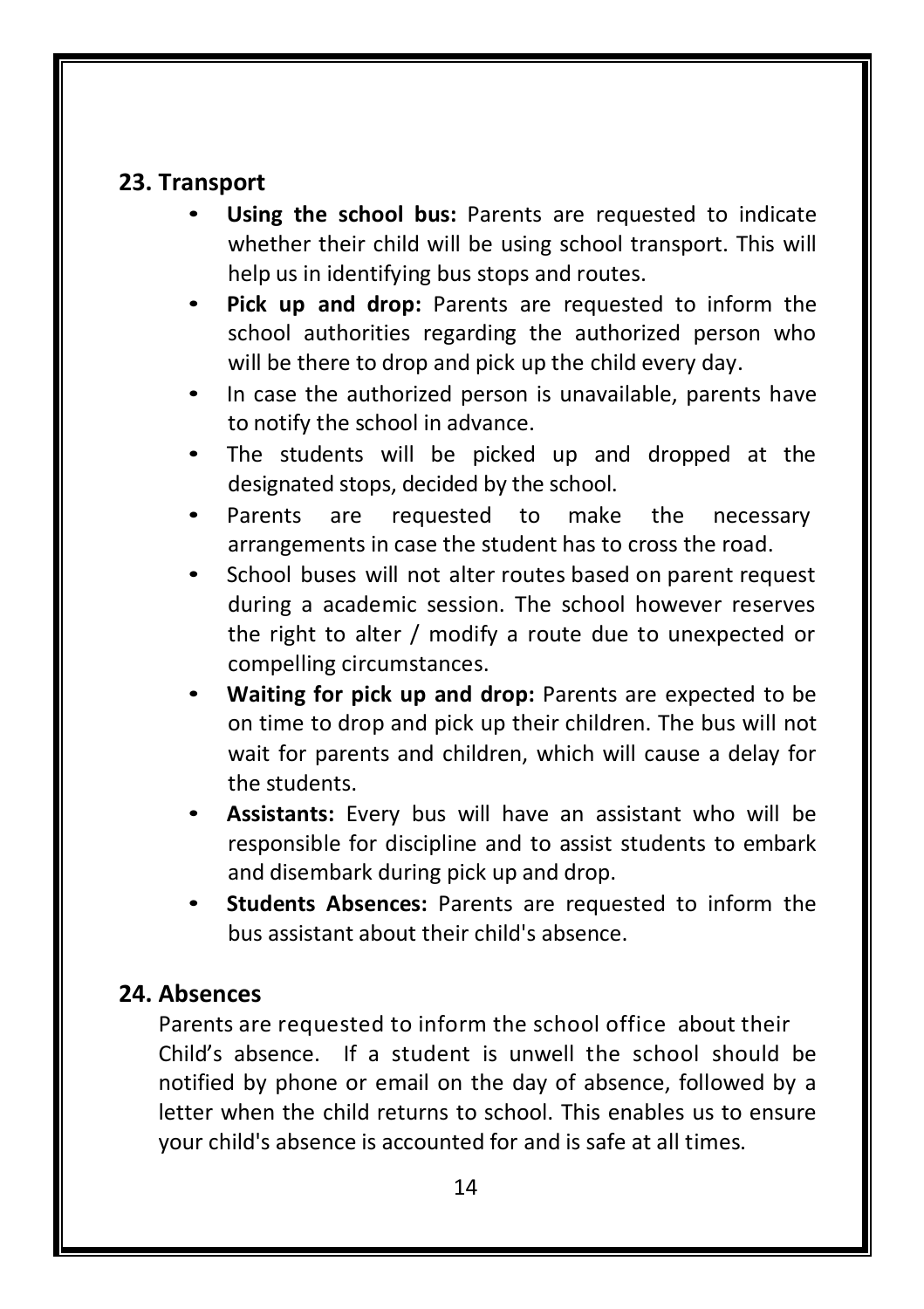# **25. Infectious Diseases**

In case a child is down with a contagious infection, parents are requested to keep them at home to avoid spreading the infection to the other children. Parents need to inform the school office regarding the absence, followed by a letter when the child returns to school.

# **26. Birthday Celebrations**

- **In-Class celebrations:** Parents may notify the homeroom teacher teacher well in advance if they wish to celebrate their child's birthday in class. Return gifts are not allowed in school.
- **Gifts to teachers:** Parents are discouraged f r o m offering gifts t o teachers on any occasion.

# **27. ID Cards & Exeat Cards**

Each student will receive an Identity Card along with 2 exeat cards. The ID card must be worn at all times by the students while in school.

Exeat cards are used at the time of student pick up from the school or school transport. The school will issue a duplicate ID or Exeat card at a fine of Rs 500/-

-------------------